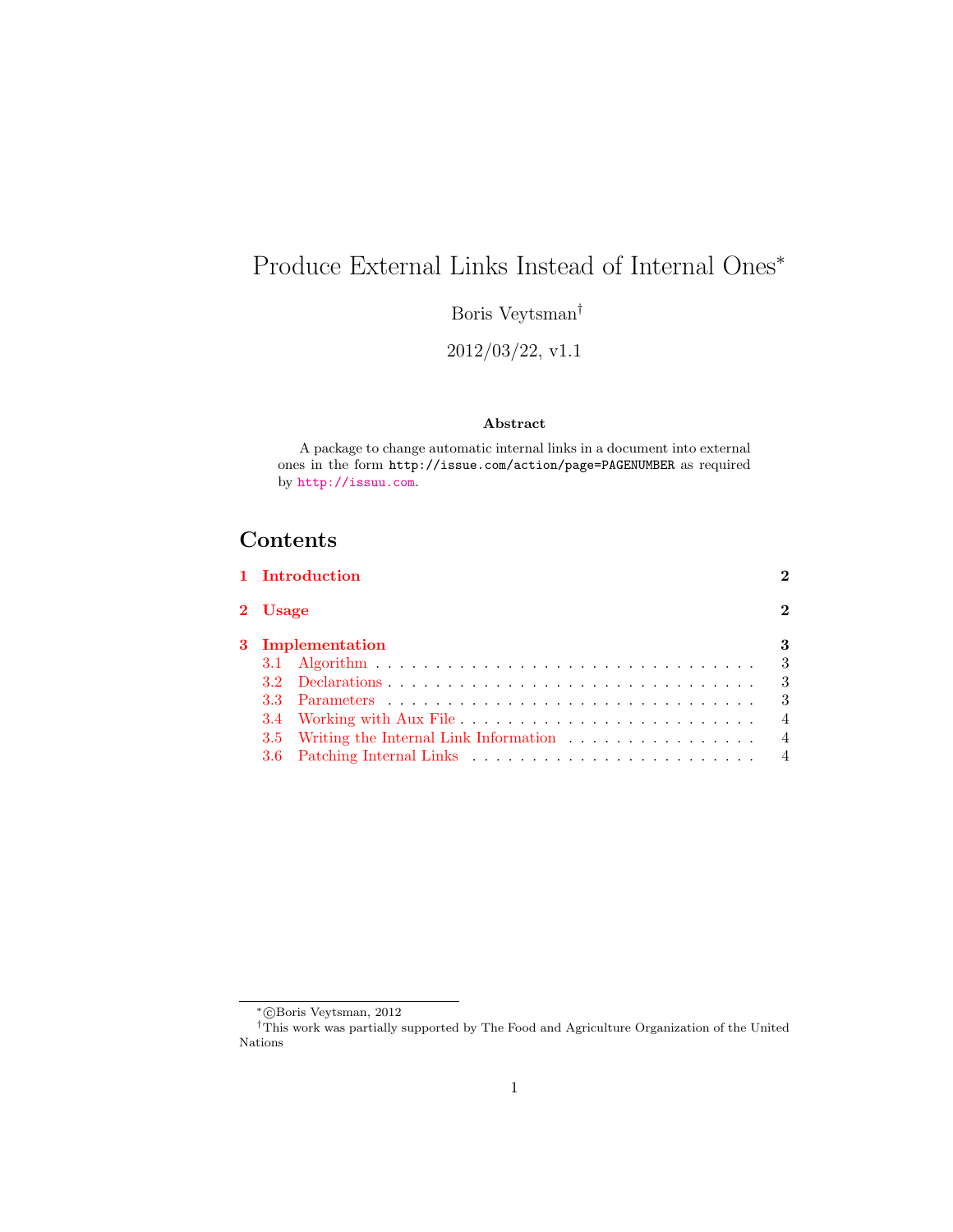### <span id="page-1-0"></span>1 Introduction

PDF visualizer ISSUU (<http://issuu.com>) is a popular service allowing to show PDF documents "one page a time". Due to the way it is implemented, internal links in these documents are not allowed. Instead, they must be converted to external ones in the form http://issuu.com/action/page?page=PAGENUMBER.

This package patches hyperref to produce external links in the required form instead of internal links created by \ref, \cite and other commands.

Since the package redefines the internals of hyperref, you need to call it after hyperref.

The author is grateful to FAO UN which partially funded this work and to Matthieu Stigler, Adam Prakash & Filippo Gheri for suggesting and testing this package.

## <span id="page-1-1"></span>2 Usage

To use this package just add \usepackage{issuulinks} after calling hyperref. By default all links will be converted into the form required by ISSUU.

\issuusetup The command \issuusetup{ $\langle setup \ commut{sh} \rangle$ } might be used to customize the behavior of the package. At present the only customizable command is prefix, that sets the part of the link before PAGENUMBERby default http://issuu.com/action/page?page=. You can change it, for example,

\issuusetup{prefix={http://www.issuu.com/action/page?page=}}

Otherwise the work of the package should be transparent for the user.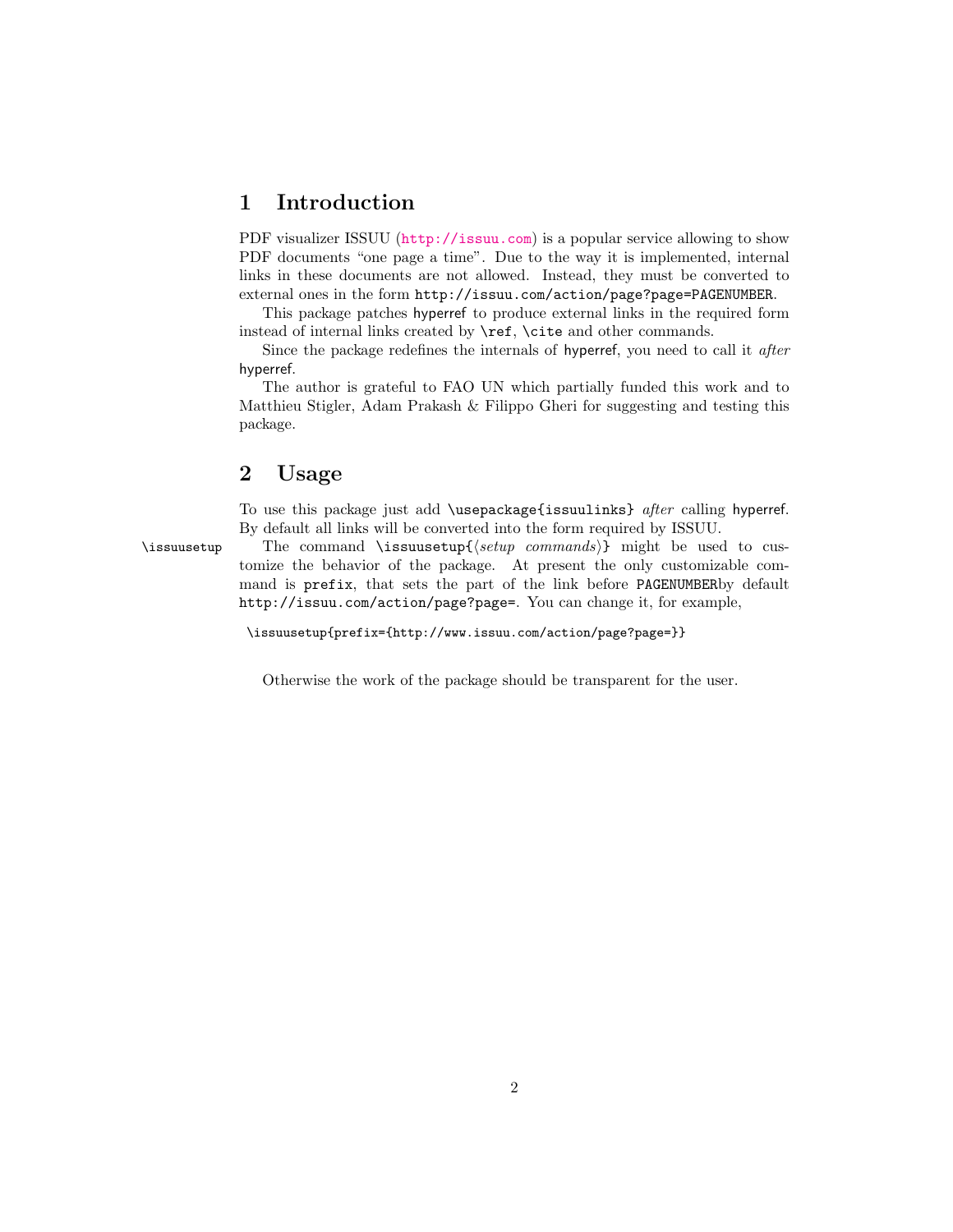## <span id="page-2-4"></span><span id="page-2-0"></span>3 Implementation

#### <span id="page-2-1"></span>3.1 Algorithm

The idea is following. Whenever hyperref creates an internal anchor  $\{\langle name \rangle\}$ , we write to the aux file the command \newISSUUlink{ $\langle name \rangle$ }{ $\langle absence \rangle$ }, where  $\{\langle abspage\rangle\}$  is the absolute page number (as different from the displayed page number). Then when hyperref creates an internal link to  $\{\langle name \rangle\}$ , we substitute this to a call to <http://issuu.com> with the corresponding page number.

#### <span id="page-2-2"></span>3.2 Declarations

We start with declaration, who we are:

```
1 \(style\\NeedsTeXFormat{LaTeX2e}
2 \langle*gobble\rangle3 \ProvidesFile{issuulinks.dtx}
4 \langle /gobble\rangle5 (style)\ProvidesPackage{issuulinks}
6 [2012/03/22 v1.1 Links in ISSUU style]
7 * gobble)
8 \documentclass{ltxdoc}
9 \usepackage{hypdoc}
10 \usepackage{url}
11 \CodelineIndex
12 \RecordChanges
13 \EnableCrossrefs
14 \begin{document}
15 \DocInput{issuulinks.dtx}
16 \end{document}
17 \; \langle /gobble)
18 \langle*style\rangle
```
#### <span id="page-2-3"></span>3.3 Parameters

We use keyval to process options: 19 \RequirePackage{xkeyval}

\issuusetup The shorthand for setting options:

```
20 \def\issuusetup#1{\setkeys{ISL}{#1}}
```
\ISL@prefix The prefix macro:

21 \define@key{ISL}{prefix}{\def\ISL@prefix{#1}}

22 \issuusetup{prefix={http://issuu.com/action/page?page=}}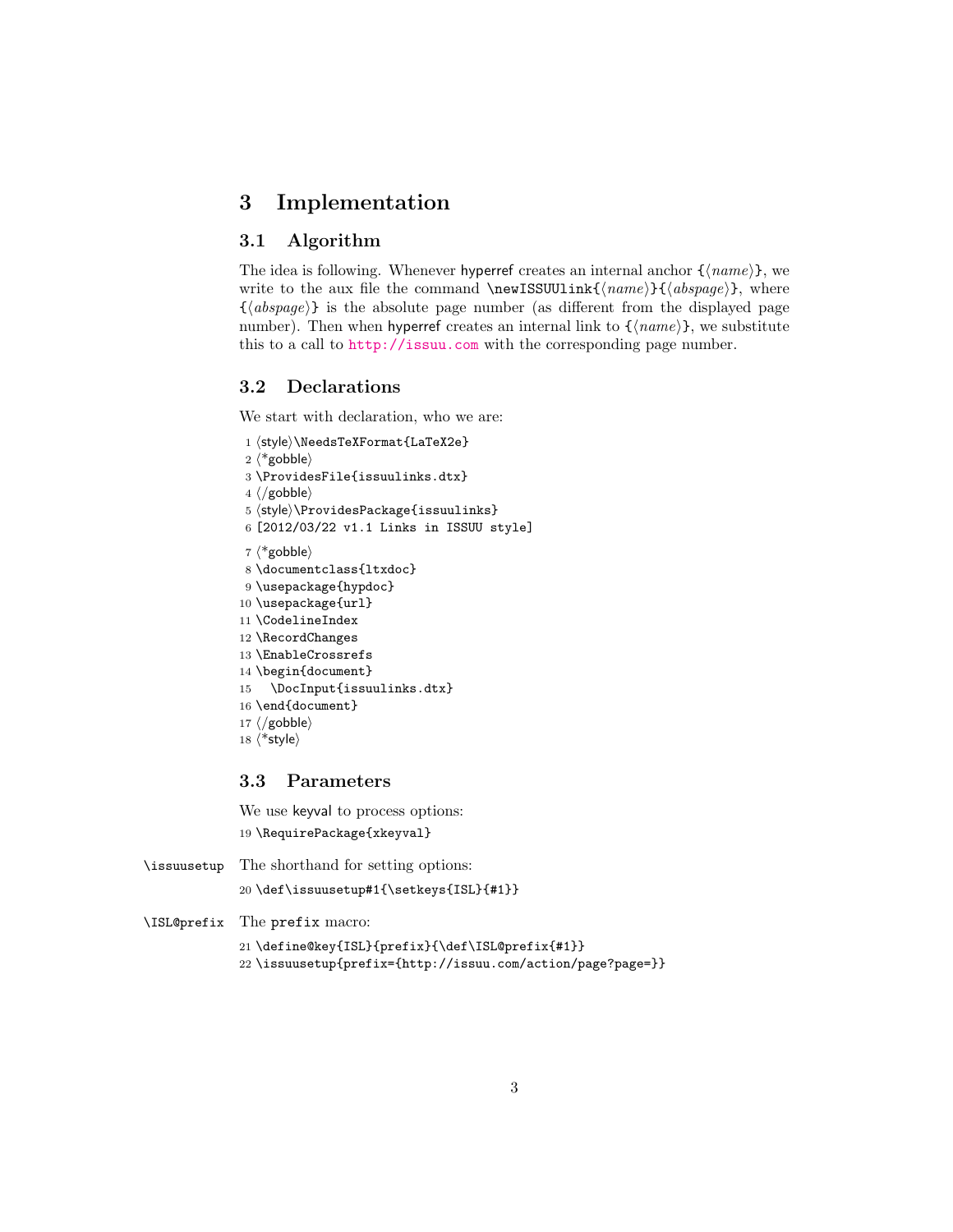#### <span id="page-3-4"></span><span id="page-3-0"></span>3.4 Working with Aux File

\newISSUUlink The page numbers in \Hy@abspage start from zero, so we need to increment them:

23 \def\newISSUUlink#1#2{\@tempcnta=#2\relax\advance\@tempcnta by1\relax 24 \expandafter\xdef\csname ISL@link#1\endcsname{\the\@tempcnta}}

Someone can use an aux file from the previous run, so we provide a safety valve:

25 \AtBeginDocument{%

26 \if@filesw

27 \immediate\write\@mainaux{\string\providecommand\string\newISSUUlink[2]{}}% 28 \fi}

At the end of document LATEX checks whether references might been changed or undefined. Here we plug in into this mechanism:

```
29 \AtEndDocument{\let\newISSUUlink\@testISSUUlink}
```
\@testISSUUlink Test whether this link is defined. If not, set \@tempswa to true—this will cause LATEX to issue a warning:

```
30 \def\@testISSUUlink#1#2{\@tempcnta=#2\relax\advance\@tempcnta by1\relax
31 \edef\reserved@a{\the\@tempcnta}%
32 \expandafter\ifx\csname ISL@link#1\endcsname\reserved@a\else
33 \@tempswatrue
```

```
34 \fi}
```
#### <span id="page-3-1"></span>3.5 Writing the Internal Link Information

```
\new@pdflink We patch \new@pdflink to write its argument into the aux file. Note that the
           counter \Hy@abspage stores the absolute page position in hyperref. We do not
           prevent writing the internal anchor in the catalog—probably a waste of time and
            1</sup>.
```

```
35 \let\new@pdflink@ISLorig=\new@pdflink
36 \def\new@pdflink#1{%
37 \@bsphack
38 \protected@write\@mainaux{}%
39 {\string\newISSUUlink{#1}{\the\Hy@abspage}}%
40 \@esphack
41 \new@pdflink@ISLorig{#1}}
```
#### <span id="page-3-2"></span>3.6 Patching Internal Links

\Hy@StartlinkName The standard \Hy@StartlinkName is defined like this:

```
\def\Hy@StartlinkName#1#2{%
  \pdfstartlink attr{#1}goto name{#2}\relax
}
```
<span id="page-3-3"></span><sup>&</sup>lt;sup>1</sup> Actually I am too lazy to do otherwise...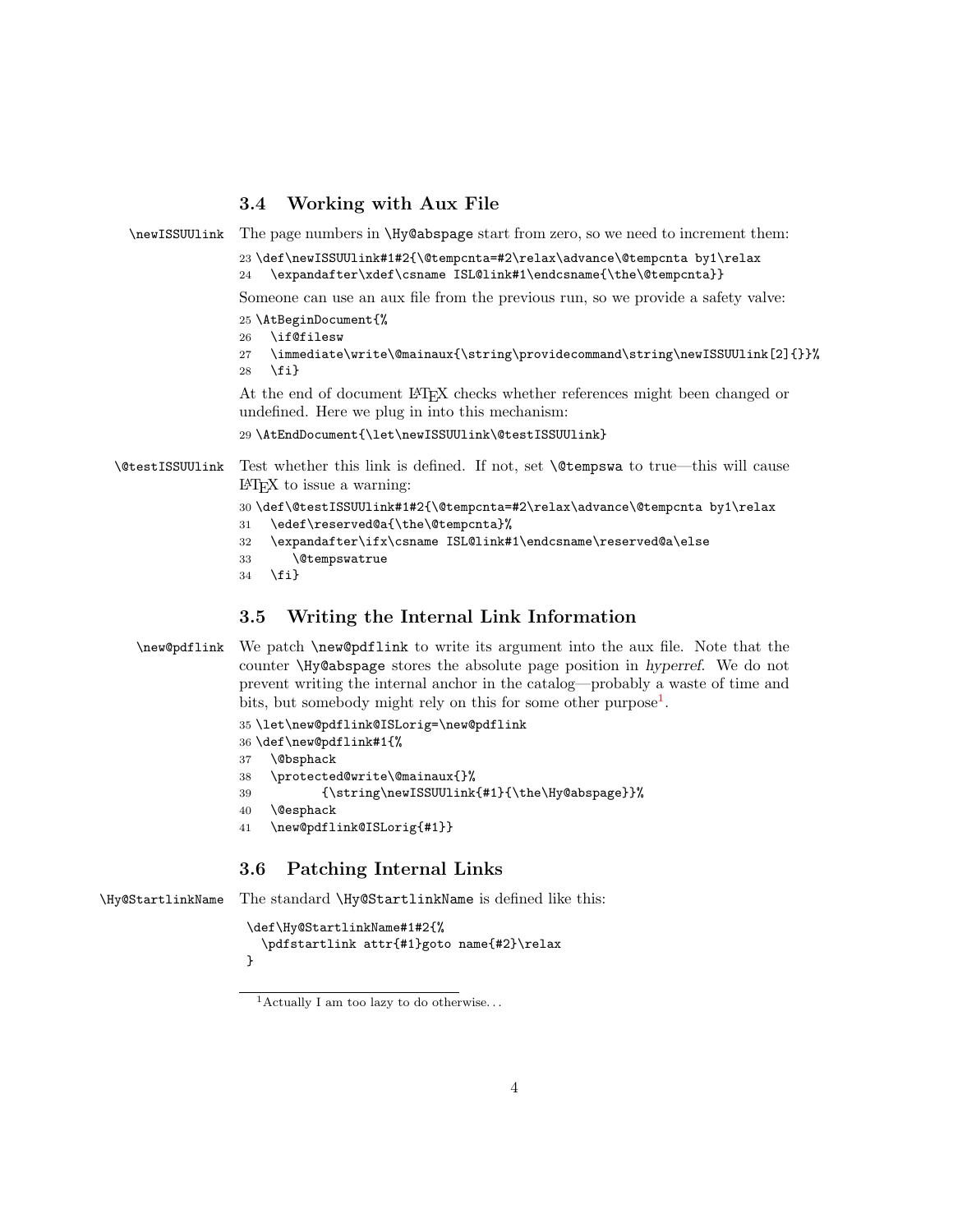Here we are patching it. Note that we can have bad links if we use 'old' aux file \def\Hy@StartlinkName#1#2{%

```
43 \expandafter\ifx\csname ISL@link#2\endcsname\relax
44 \PackageWarning{issuulinks}{The page number for an external link
45 is not defined. Setting it to 1. You need to rerun LaTeX to
46 get the page numbers right.}%
47 \expandafter\def\csname ISL@link#2\endcsname{1}\fi
48 \edef\Hy@pstringURI{\ISL@prefix\csname ISL@link#2\endcsname}%
49 \pdfstartlink attr{#1}%
50 user{%
51 /Subtype/Link%
52 \ifHy@pdfa /F 4\fi
53 /A<<%
54 /Type/Action%
55 /S/URI%
56 /URI(\Hy@pstringURI)%
57 \ifHy@href@ismap
58 /IsMap true%
59 \qquad \qquad \text{ifi}60 \Hy@href@nextactionraw
61 >>\%62 }%
63 \relax
64 }
```
65  $\langle$ /style $\rangle$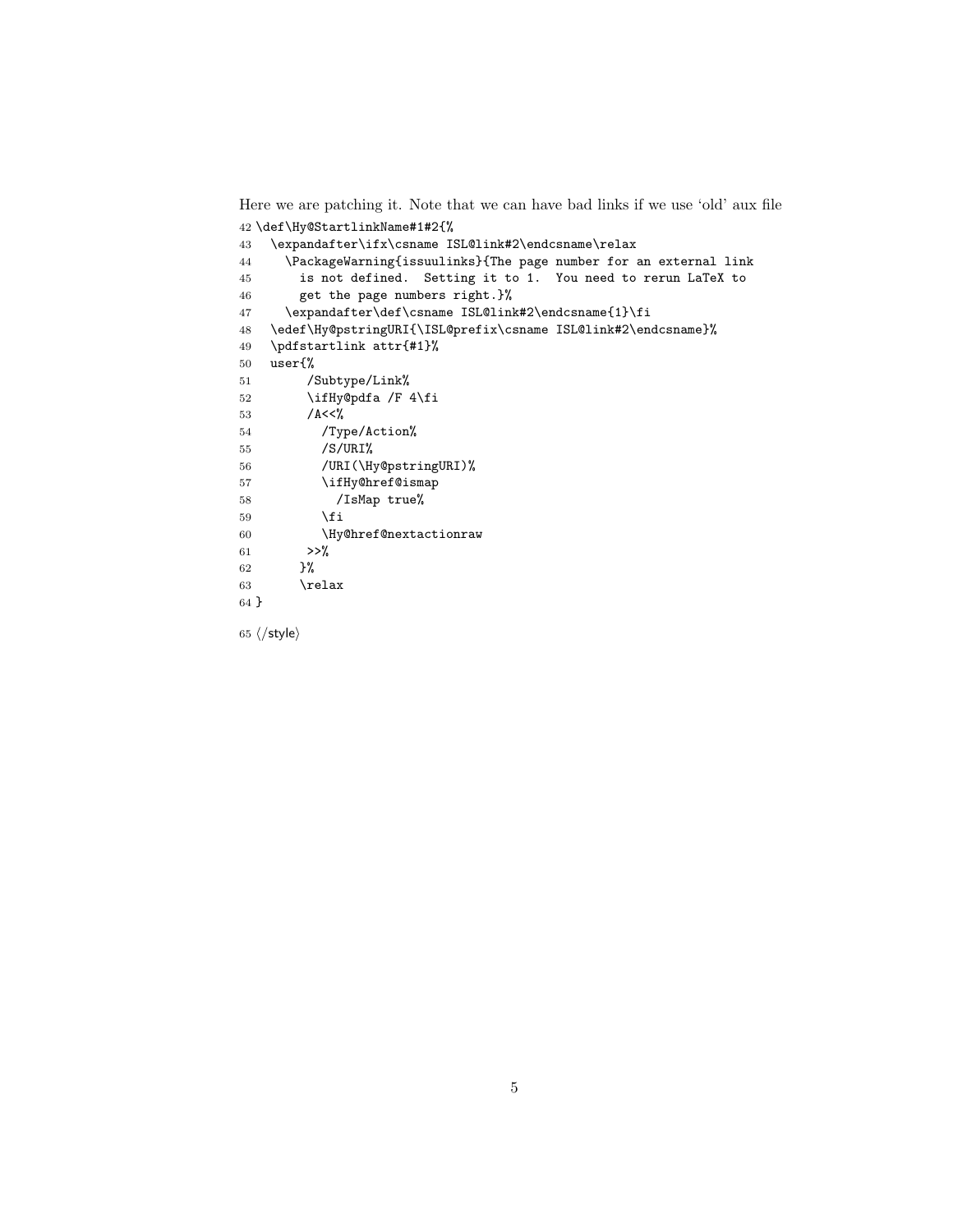# Change History

 $_{\rm v1.0}$ 

General: First released version  $\ldots$  [3](#page-2-4) v1.1

\newISSUUlink: Added check for undefined/changed references . . [4](#page-3-4)

\@testISSUUlink: Added macro . . [4](#page-3-4)